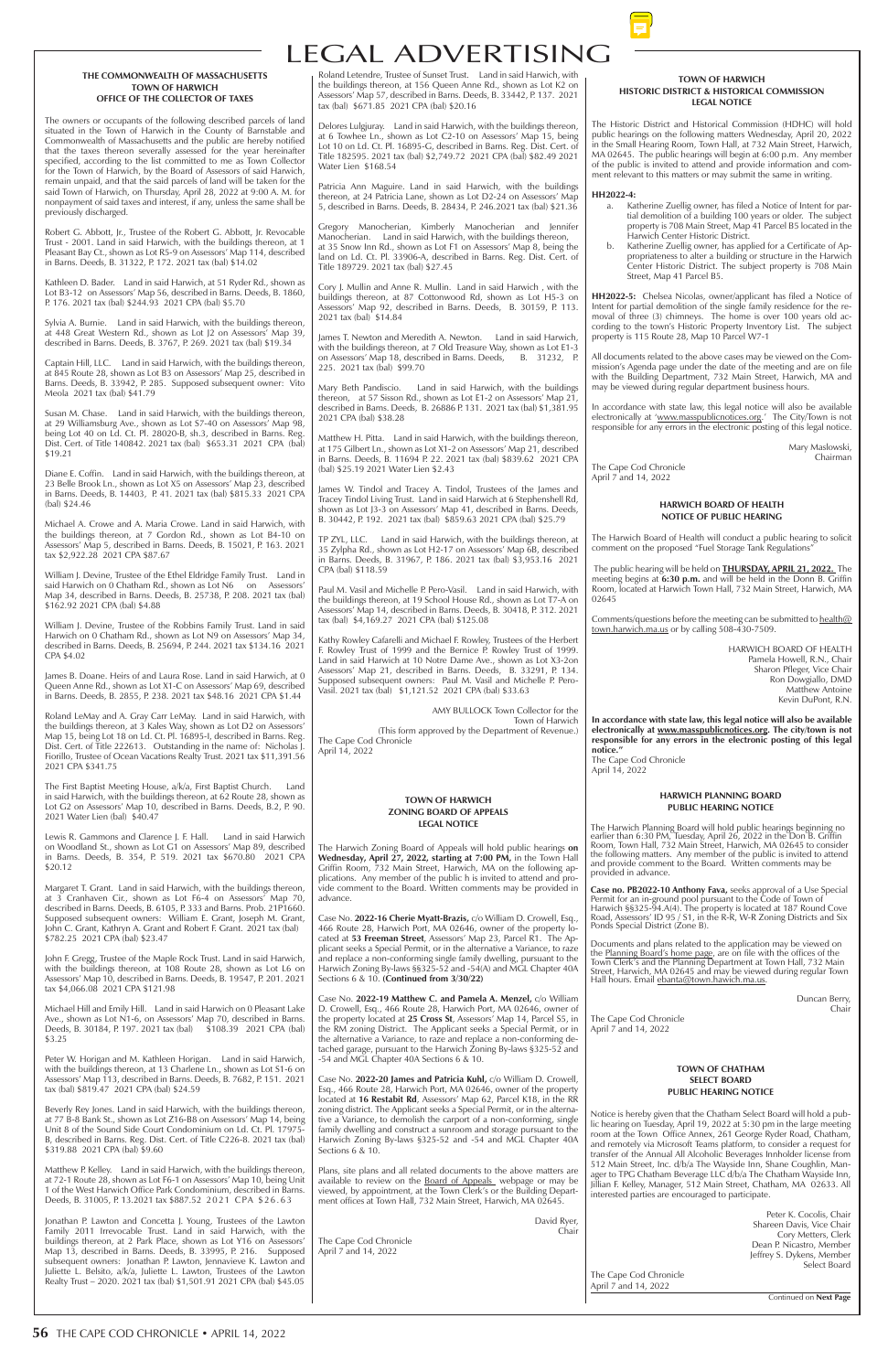# Continued from **Previous Page** LEGAL ADVERTISING

#### **CHATHAM PLANNING BOARD LEGAL NOTICE**

**Citizen Petition Warrant Article\_\_\_\_\_ Allow Tent Camping in Municipal Conservancy District:**<br>To amend the Town of Chatham (Protective) Zoning Bylaw

In accordance with the provisions of Massachusetts General Law, Chapter 40A, Section 5, the Chatham Planning Board will hold a remote public hearing on **Monday, April 25, 2022 at 5:00pm** to take public comments on the following proposed amendments to the Protective (Zoning) Bylaw:

> To amend the Town of Chatham (Protective) Zoning Bylaw to specifically allow Tent Camping within the Municipal Conservancy District. This requires adding the definition: **108. "Tent Camping" means camping with tents, tarps, and similar temporary structures. Tent camping can include campers or support vehicles when necessary for handicapped accessibility.**

Site plan approval shall be required for all uses except **single-family dwellings and their accessory structures, approved home occupations, agriculture and fishing uses, roadside stands, those permitted in the M/C District and those uses permitted in Conservancy Districts as set for in Section IV A of this Bylaw.**

Classification of Section III District Regulations, C, District Use Regulations, 8. M/C Municipal Conservancy District: **The Municipal Conservancy District is comprised of municipal properties that are restricted for conservation purposes and are administered by the Conservation Department and Conservation Commission.**

Appendix 1, Use Table. Modify it to define the Special Condition Use.

The addition of Tent Camping to the standard permitted use in Section III District Regulations, C District Use Regulations, 8. M/C Municipal Conservancy District, a. Standard Permitted Uses:

This meeting of the Chatham Planning Board is being conducted via remote participation in accordance with Section 20 of Chapter 20 of the Acts of 2021. The hearing will be accessible by interested parties and the general public through the following Link which can parties and the general pastic an eagle of constant of the Senator of Chatham Website: https://teams.microsoft.com/l/meetup-join/19%3ameeting\_MDQ3NTk2YTMtOWFm NS00OWNhLWFlOTgtOGRmYWM2ZjIxZWJj%40thread.v2/0?cont ext=%7b%22Tid%22%3a%224f417a68-a412-4139-a47c-97515be 2b99f%22%2c%22Oid%22%3a%22fa2370df-b871-476e-9968- 386c45120bcd%22%7d

**3. Low Intensity Recreational Use such as Walking, Biking, Fishing and Picnicking and Tent Camping.**

**4. Structures and Improvements Related to Low Intensity Recreation Use, Conservation, and Agriculture and Tent Camping.**

Any person interested in or wishing to be heard on this zoning proposal should call the following teleconference number to join the hearing: Telephone Number: +1 508-945-4410 Conference  $ID \# 4344237#$ 

Section VI Supplementary Regulations, A. Site Plan Review, 1. Applicability

Section VII Special Regulations, B. Specific Standards:

**17. Tent, Trailer, Camping Vehicle, Mobile Home, Tent Camping**

**d. Tent Camping shall be permitted in accordance with the Town of Chatham Rules Governing Use of Land under Conservation Commission Control or the applicable rules and regulations promulgated by the Conservation Commission. Temporary or permanent bathroom facilities shall be approved by the Board of Health and the Conservation Commission. Fire permits shall be obtained from the Fire Department.**

**Tent, Trailer, Camping Vehicle, Mobile Home, Tent Camping: SC SC SC SC SC SC SC X SC X**

The full text for the proposed Protective (Zoning) Bylaw amendment can be found on the Town Website. **https://www.chatham-ma.gov/375/Planning-Board**

> Kathryn Halpern, Chair

The Cape Cod Chronicle April 7 and 14, 2022

# **TOWN OF CHATHAM HISTORICAL COMMISSION AGENDA MAY 3, 2022 • 10:30 AM LARGE MEETING ROOM TOWN HALL ANNEX - 261 GEORGE RYDER ROAD**

Please Note: This meeting is being recorded and will be available shortly hereafter for scheduled and on demand viewing on any smartphone or tablet device. If anyone else is recording the meeting, please notify the Chairman.

Pursuant to Governor Baker's June 16, 2021 signing of an Act relative to extending certain COVID-19 measures adopted during the State of Emergency including the extension of his March 12, 2020 Order suspending certain provisions of the Open Meeting Law, G.L. c. 30A, § 20 until July 15, 2022, this meeting of the **Chatham Historical Commission** is being conducted both in person and via remote participation.

Every effort will be made to ensure that the public can adequately access the proceedings as provided for in the Order. A reminder that persons who would like to listen to this meeting while in progress may do so by calling the phone number

**(508) 945-4410**, Conference ID: **848 747 273#** or by joining the meeting online via Microsoft Teams through the link in the posted agenda. Despite our best efforts, we may not be able to provide for real-time access. We will post a record of this meeting on the Town's website as soon as possible.

CALL IN NUMBER: 508-945-4410 CONFERENCE ID: 848 747 273#

For remote participation click the link below:

**https://teams.microsoft.com/l/meetup-join/19%3ameeting\_MmFl OTE4ODMtNjI1Ni00Nzg4LTk5NzMtYjFlODUxMjU5Mjlm%40thr ead.v2/0?context=%7b%22Tid%22%3a%224f417a68-a412-4139 a47c-97515be2b99f%22%2c%22Oid%22%3a%22fa2370df-b871-**

#### **476e-9968-386c45120bcd%22%7d**

### **PUBLIC HEARINGS:**

**Application No: 22-005** To be heard in accordance with Chapter 158 (Demolition Delay Bylaw) of the Town of Chatham General Bylaws, pursuant to the Notice of Intent to **Demolish** or Partially Demolish a Historic Building or Structure Located at: **37 Clam Shell Drive;** filed by: Donny Dunham, DeMartin Dunham Builders, 42 Wianno Ave. #1164, Osterville, MA 02655; for: Au Real Estate Trust U/D/A Sept. 3, 1993, AU Allison Trustee, PO Box 590148, Newton, MA 02549.

**Application No: 22-006** To be heard in accordance with Chapter 158 (Demolition Delay Bylaw) of the Town of Chatham General Bylaws, pursuant to the Notice of Intent to **Demolish** or Partially Demolish a Historic Building or Structure Located at: **18 Tappan Drive;** filed by: James Bustamante, Longfellow Design Build, 367 Main Street, Falmouth, MA 02540; for: Marcella Ruddy, 28 Twitchell Street, Wellesley, MA 02482.

 Frank Messina, Chair

T**he full agenda for this meeting will be posted at: www. mytowngovernment.org/02633 at least 48 hours prior to the meeting, excluding Saturdays, Sundays, and legal holidays.**

The Cape Cod Chronicle April 14 and 21, 2022

**TOWN OF CHATHAM ZONING BOARD OF APPEALS LEGAL NOTICE**

The Chatham Zoning Board of Appeals will hold a public hearing on **Thursday, April 28, 2022**, starting at **3:00 PM,** in the Town Annex Large Meeting Room, 261 George Ryder Road, on the following applications and is being conducted in person and with remote participation via Microsoft Teams:

For remote participation click the link below:

https://teams.microsoft.com/l/meetup-join/19%3ameeting\_NWEyNzA3YWUtNDE2MC00Y2JkLWJkOTgtZTU3ODQ1YWVlMzk5%40th read.v2/0?context=%7b%22Tid%22%3a%224f417a68-a412-4139 a47c-97515be2b99f%22%2c%22Oid%22%3a%229de26673-8d92- 4405-bce0-1a7718dfd6ef%22%7d

Call in Number: 1-508-945-4410 Conference ID: 145 511 490#

#### **Approval of Minutes – April 14, 2022**

22-003 Chatham Clothing Bar/c/o Sandra Wycoff - Application to modify the Certificate of Appropriateness for the exterior façade of the structure located at 534 Main Street.

**Application No. 22-031: Queen Anne Inn Inc,** c/o Town of Chatham, 549 Main Street, Chatham, MA 02633, owner of property located at **70 Queen Anne Road,** also shown on the Town of Chatham's Assessors' Map 13E Block 15 Lot 14. The Applicant seeks a Special Permit to install public utility facility (sewer pump station), as allowed by Special Permit under Section III.C.1.c.7. of the Bylaw. **A Special Permit is required under M.G.L. Chapter 40A Section 9 and Section VIII.D.2.b. of the Protective Bylaw.**

**Application No. 22-014: Hope Trust,** c/o William G. Litchfield, Esq, 330 Orleans Road, North Chatham, MA 02650, owner of property located at **19 Stoughton Lane,** also shown on the Town of Chatham's Assessors' Map 6C Block 55 Lot J15. The Applicant seeks to enlarge, extend, or change a nonconforming dwelling on a nonconforming lot via the demolition of the existing dwelling and deck and the construction of a new dwelling and deck on the same footprint. The existing dwelling is nonconforming in that it is located 16.3 feet from the road, 6.8 feet from the easterly abutter and entirely within the Coastal Conservancy District (flood plain ele. 11). The proposed dwelling will remain nonconforming being located 16.3 feet from the road where a 25 foot setback is required, 6.8 feet from the easterly abutter where a 15 foot setback is required and entirely within the Coastal Conservancy District where a 50 foot setback is required. The building coverage will remain 724 square feet (58.5%) where 15% is the maximum allowed. The lot is nonconforming in that it contains 1,238 square feet of buildable upland and 5,662 square feet of land area where 20,000 square feet is required in the R20 Zoning District. **A Special Permit is required under M.G.L. Chapter 40A Section 6 and Section V.B. of the Protective Bylaw. Continued from March 10, 2022.**

**Application No. 22-024: Edward and Cheryl Acton,** 24 Salt Pond Road, Chatham, MA 02633, owners of property located at **356 Stony Hill Road,** also shown on the Town of Chatham's Assessors' Map 15I Block 24 Lot E5. The Applicant seeks to enlarge, extend, or change a nonconforming dwelling on a nonconforming lot via the demolition of the existing dwelling and shed and the construction of a new dwelling, garage/pool house and swimming pool. The existing dwelling is nonconforming in that it is located 17 feet from northerly abutter. The proposed dwelling will be nonconforming in that it will be located 18.7 feet from the northerly abutter where a 25 foot setback is required. The existing building coverage is 2,147 square feet and the proposed building coverage is 2,858 square feet where 2,950 square feet is the maximum allowed. The lot is nonconforming in that it contains 25,380 square feet where 40,000 square feet is required in the R40 Zoning District. **A Special Permit is required under M.G.L. Chapter 40A Section 6 and Section V.B. of the Protective Bylaw.** 

**Application No. 22-026: Mary and Mohammad Haghgooie,** c/o George Reilly, 63 Brook Trail Road, Brewster MA 02631, owners of property located at **62 Deep Water Lane,** also shown on the Town of Chatham's Assessors' Map 4D Block 43 Lot 19A. The Applicant seeks to enlarge, extend, or change a nonconforming dwelling on a nonconforming lot via the demolition of the existing dwelling and the construction of a new dwelling. The existing dwelling is nonconforming in that it is located 13.1 feet from northerly abutter and 12.7 feet from the easterly abutter. The proposed dwelling will be nonconforming in that it will be located 13.1 feet from the northerly abutter and 12.7 feet from the easterly abutter where a 15 foot setback is required. The existing building coverage is 874 square feet (13.3%) and the proposed building coverage is 900 square feet (13.7%) where 15% is the maximum allowed. The lot is nonconforming in that it contains 0

feet of frontage where 100 feet is required, and contains 6,567 square feet where 20,000 square feet is required in the R20 Zoning District. **A Special Permit is required under M.G.L. Chapter 40A Section 6 and Section V.B. of the Protective Bylaw.** 

**Application No. 22-027: Mark and Nancy Logan**, 64 Silver Leaf Avenue, Chatham, MA 02633, owners of property located at **64 Silverleaf Avenue,** also shown on the Town of Chatham's Assessors' Map 16B Block 70 Lot 53. The Applicant proposes to relocate and install exterior mechanical system appliances (A/C condensers) 6.9 feet from the northerly abutter where a 25 foot setback is required. The lot contains 12,168 square feet in an R40 Zoning District. **A Special Permit is required under M.G.L. Chapter 40A Section 6 and Section V.B. of the Protective Bylaw.**

**Application No. 22-025: Chatham Productions LLC,** c/o Greg Clark, 1234 Chestnut Street, Suite 211, Newton, MA 02464, owner of property located at **15 Annabelle Lane,** also shown on the Town of Chatham's Assessors' Map 14E Block 37 Lot 4. The Applicant proposes to construct a single family dwelling in a GB2 zone which requires the grant of a Special Permit. The proposed lot coverage is 7,116 square feet (51%) where 70% is the maximum allowed. The lot is conforming with 13,957 square feet where 7,000 square feet is required in a GB2 Zoning District. **A Special Permit is required under M.G.L. Chapter 40A Section 9 and Sections III.C.4.c.26 and VIII.D.2.b. of the Protective Bylaw.**

#### **Other Business:** Public Comments

*Plans, site plans, and all other documents related to these Applications are on file with the Department of Community Development and may be viewed as attachments below on the town website or at the Town Hall Annex, located at 261 George Ryder Road and may be viewed Monday through Thursday, 7:00 a.m. to 4:00 p.m.; Friday, 8:00 a.m. to 12:00 p.m.*

**The full agenda for this meeting will be posted at: www.mytowngovernment.org/02633 at least 48 hours prior to the meeting, excluding Saturdays, Sundays and legal holidays.**

> David Nixon Chairman

The Cape Cod Chronicle April 14, 2022

# **TOWN OF CHATHAM HISTORIC BUSINESS DISTRICT COMMISSION AGENDA**

The Chatham Historic Business District Commission will hold a public meeting to discuss the following business on **Wednesday, April 20, 2022, beginning at 4:30 PM.**

Remote participation ONLY click link below: https://teams.microsoft.com/l/meetup-join/19%3ameeting\_ZTZiZT Y3NGEtZTcxOS00Y2FkLTk1MmEtMGEwZWU1MzYwN2M2%40th read.v2/0?context=%7b%22Tid%22%3a%224f417a68-a412-4139 a47c-97515be2b99f%22%2c%22Oid%22%3a%229de26673-8d92- 4405-bce0-1a7718dfd6ef%22%7d

Call in Number: 1-508-945-4410 Conference ID: 159 607 502#

# **MINUTES REVIEW:**

Meetings held April 6, 2022

#### **SIGNS:**

**22-021 First Merchant Payment Systems LLC/c/o Ryan Winter** – Application to install a wall sign on the structure located at 791 Main Street.

**22-022 First Merchant Payment Systems LLC/c/o Ryan Winter** – Application to install a ground sign located at 791 Main Street.

**22-025 Island Pursuit/c/o Signarama** – Application to install a roof sign on the structure located at 1238 Main Street.

# **MODIFICATION:**

# **ADDITIONS/ALTERATIONS:**

**22-023 William Raveis/c/o Sunny Fellman –** Application to install a shed on the property located at 37 Cross Street.

**22-026 Public Café/c/o Jake Ferreira** – Application to install ductwork, exhaust and supply fan on the structure located at 641 Main Street.

#### **NEW CONSTRUCTION:**

**22-024 Chatham Productions LLC/c/o Victoria Clark** – Application to construct a new dwelling located at 20 Annabelle Lane.

**OTHER BUSINESS:** Public Comment

*Plans, site plans, and all other documents related to these Applications are on file with the Department of Community Development and may be viewed as attachments below on the town website or at the Town Hall Annex, located at 261 George Ryder Road and may be viewed Monday through Thursday, 7:00 a.m. to 4:00 p.m.; Friday, 8:00 a.m. to 12:00 p.m.*

**The full agenda for this meeting will be posted at: www.mytowngovernment.org/02633 at least 48 hours prior to the meeting, excluding Saturdays, Sundays, and legal holidays.**

> Dan Sylver, Chairman

The Cape Cod Chronicle April 14, 2022

Continued on **Page 61**